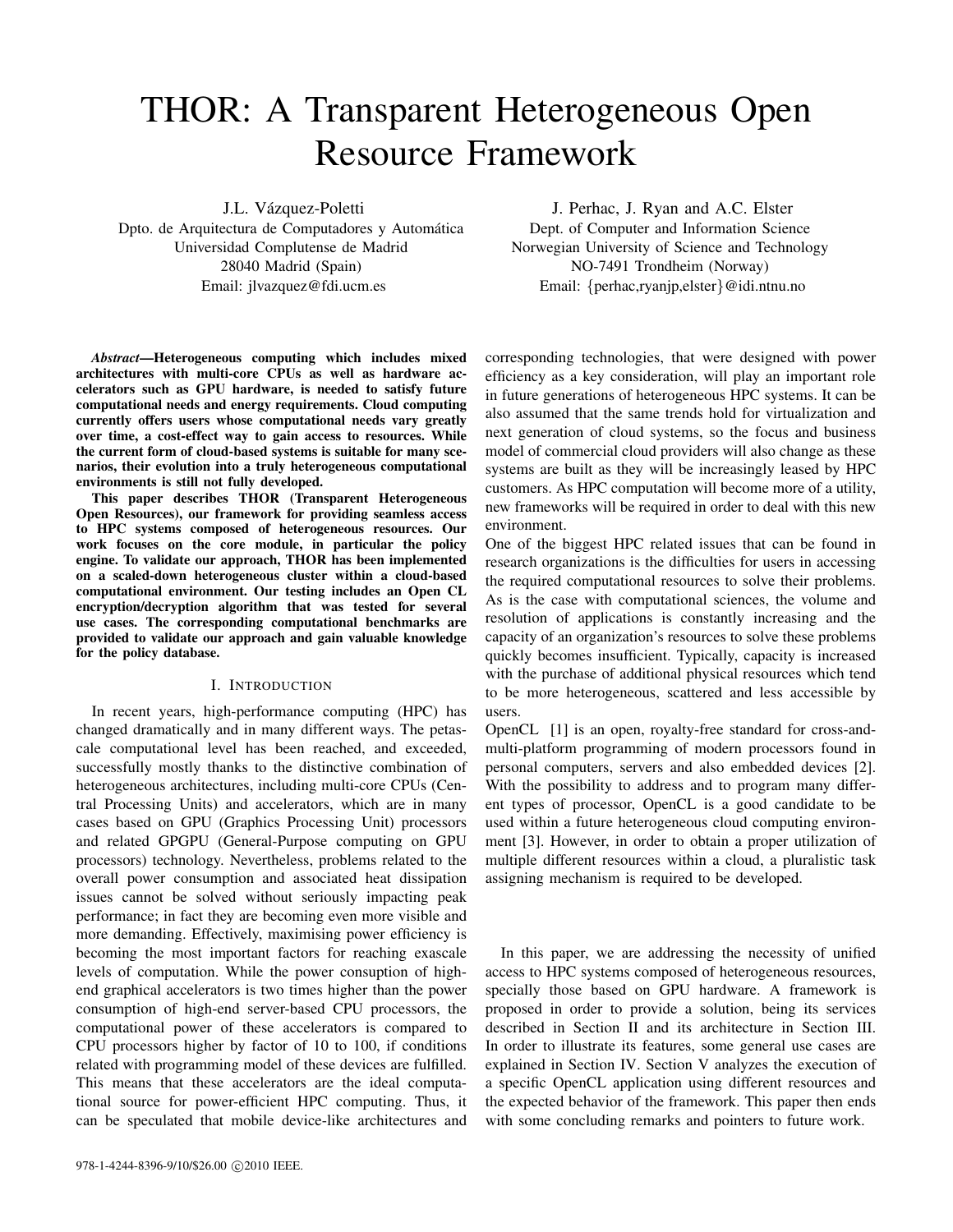#### II. SERVICES PROVIDED

Typical computational problems imply execution of a certain code or using interactively a machine with specific attributes. In many situations, users simply do not have the knowledge or time to understand how an organization's resources are configured, so their harnessing is often not done in the most optimal fashion. Yet it can also transpire that having correctly identified the necessary resources, they are then not available (nor equivalent ones if specified) to meet the deadline for the users work.

For this reason we have taken the principle of cloud computing into account for the design of THOR, which stands for Transparent heterogeneous Open Resources, a platform providing flexible and on-demand services. In this way, a user will simply specify application requirements, any deadline for completion and if applicable, maximum (real or notional) cost and then let an abstraction level resolve the scheduling and execution of the job.

As it can be deduced, there are two main services offered by the THOR framework:

- 1) Access to a collection of pre-existing codes from a wide variety of research domains. Each code has its minimum requirements (such as a particular variety of GPU), but a user may also request execution on a resource with superior specifications if available. Once the machine is located, input data supplied by the user will be uploaded for code execution. When output data is available, the user is presented with a handle to download it.
- 2) Interactive access to a machine with required characteristics, the user is provided with a handle to login credentials.

With both services it may happen that sufficient resources from the users organization may not be available, so the framework will be able to provide an outsourced solution to an external computational grid or commercial cloud provider.

## III. FRAMEWORK ARCHITECTURE

The THOR framework is composed of the modules depicted in Figure 1. This modularized structure allows the framework to be technology independent, so integration with new developments is easily facilitated.

The user interacts with the system using either a command line interface or through an API, and on top of which more user-friendly interfaces such as web portals can be built [4] [5]. As explained in the previous section, two types of services are offered, and both the User Interface and the API provide mechanisms for requesting and interacting with them.

The service offering pre-existing applications functionality is handled by a module called TrustedApps and is contacted by the framework core. This module is a repository for the codes and their associated architectural requirements such as type or number of cores. Only jobs utilising these trusted codes can be scheduled to run on scavenged resources (such as BOINC) available to the framework. The framework core is responsible for coordinating all the actions within the

framework and bases its decisions on a *policies* database and the constant monitoring of all available resources. The policies refer to both resource provisioning and job scheduling, and examples of these policies can include the ability to specify equivalent resources if those requested are not available, or preferring the use of certain resources in order to meet pre-defined environmental, power efficiency and economic requirements [6] [7] [8], and where appropriate to redirect computational tasks to an external infrastructure [9]. Interactions with the infrastructure are performed by the core via the MachineNow and OverFlow modules.

## *A. MachineNow module*

The MachineNow module is responsible of harnessing the local infrastructure. This infrastructure traditionally is composed of heterogeneous resources which may respond to different computing paradigms such as cluster and collaborative computing. For example, a typical infrastructure may consist in a dedicated GPU cluster with a batch scheduler such as Sun Grid Engine [10] and a number of desktop PCs with BOINC clients [11].

In this context, the MachineNow module becomes an abstraction layer allowing the core to interact transparently with these local resources. To accomplish this, the module relies on plugins which translate core instructions to implementation specific commands. This approach has proven to be decisive in computing paradigms such as grid for coordinated harnessing of incompatible infrastructures [12].

For this reason, and even if at this moment virtualization techniques do not yet allow an optimal interaction between CPU and GPU preventing with the use of virtual infrastructure managers [13] [14], the MachineNow module is prepared for when this does becomes available [15]. In the meanwhile, work has been done on establishing virtualized cloud infrastructures without virtualization [16].

## *B. OverFlow module*

There may be situations where local resources cannot meet requirements coming direct from the user or the TrustedApps module. The only option was to wait until required resources become available, but now an alternative option is to outsource the computational power needed and this is provided by the OverFlow module.

This module is a special implementation of MachineNow, where public clouds such as Amazon's AWS<sup>1</sup> can be contacted for outsourcing computational needs when local resources are not sufficient, or where core policies dictate otherwise. Again, different providers can be utilized based on a plugin architecture similar to MachineNow.

### IV. GENERAL USE CASE TYPES

In this section some typical use cases of the framework are examined. Applications can be submitted to a batch system or require the resources to be interactive, in the latter case

<sup>1</sup>http://aws.amazon.com/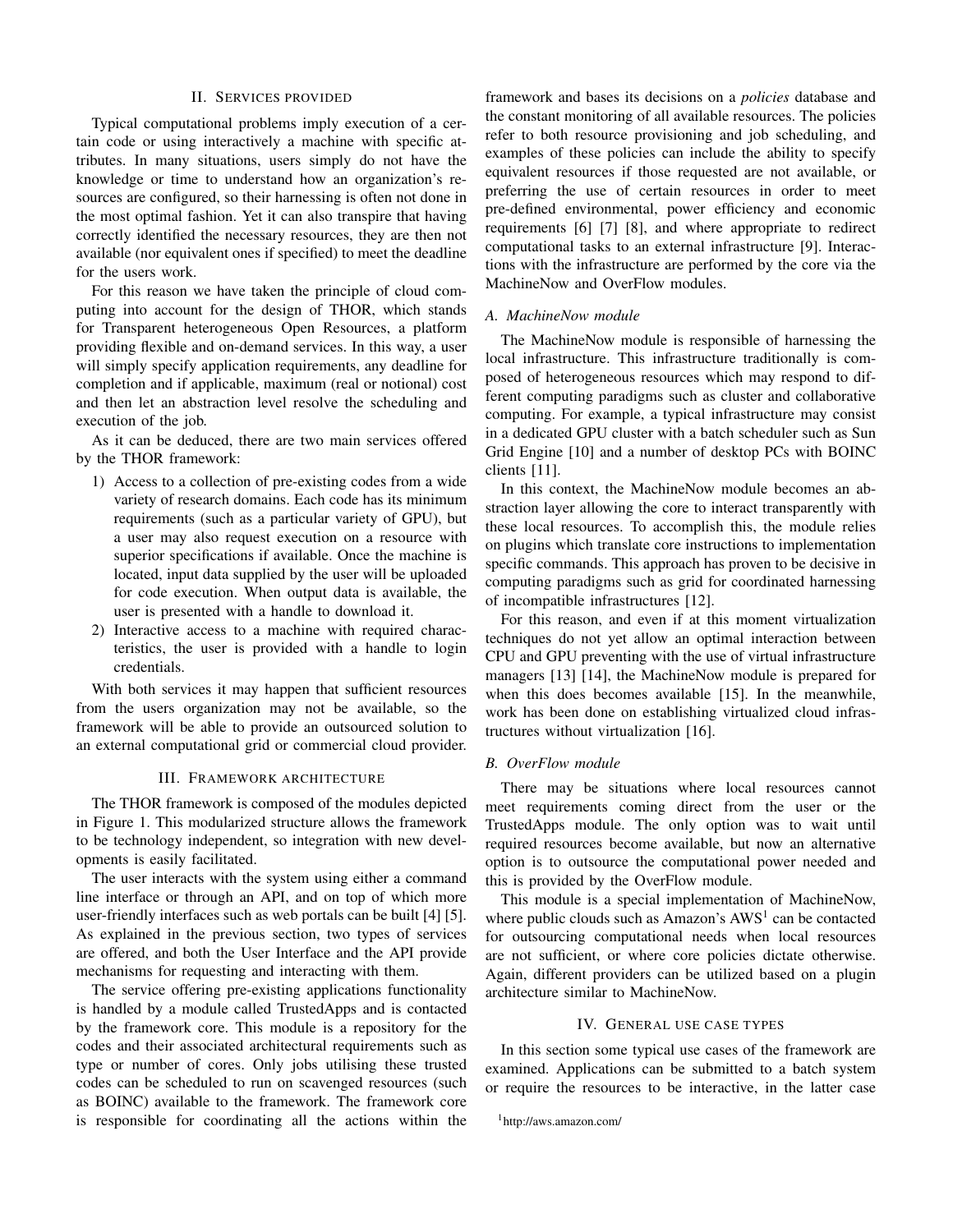

Fig. 1. The THOR framework architecture

immediate provisioning of the resources is required, but in the former this may not be such a constraint.

#### *A. Interactive command line*

In this example a user wishes to have interactive access to the resource, it will be the job of the framework to provide the user with a login to a resource with the requested capability. THOR will provide a command line instance either on a dedicated cluster as provided by the MachineNow module or a VM from an external cloud provider via the OverFlow module. The OverFlow module will be available where it is implicitly assumed that the user is not willing to suffer considerable delay in getting hold of the resources. If a dedicated cluster is unable to provide access within an acceptable period – an accurate start-time can usually be obtained from cluster management systems such as *SGE* and *torque* – then a VM can usually be provisioned from a cloud provider such as *AWS* within seconds by the OverFlow module.

## *B. Scientific Application*

The second application usecase of the THOR Framework examines a situation where a user wishes to execute an application with significant input data requirements, one such application domain is the processing of seismic data typically found in oil exploration. A typical input dataset of seismic data can be many gigabytes in size, so will be impractical in some cases to move the data to the location of the computational resource, or may be impossible to a resource with insignificant resources to perform the task i.e. an embedded device with constrained local storage.

#### *C. Bulk Submission of Applications*

Many types of scientist deal with computationally intensive applications requiring numerous submissions with different input datasets, termed parameter sweeps, where all instances are independent and can be executed in parallel. One common application used in materials research is the *LAMMPS* molecular dynamics (MD) application [17]. This application is available in serial and parallel forms, and in MPI and GPU versions. As this application is non-interactive it can be scheduled on any computational resource if the requirements are met i.e. if parallel version then on the dedicated cluster, if the GPU version then execution can take place on the scavenging system, dedicated cluster, and in the case of a serial non-accelerated version, scheduling can occur on any resource providing it meets deadline and other scheduling requirements.

## *D. GPU on demand*

In the final use-case we imagine a scenario where a user is executing an application on a constrained device and requires the compute resources of one or more accerators/GPUs. Via the THOR Framework these resources can be made available transparently to the user using a mechanism such as rCUDA [18]. rCUDA can be used to provide the user with a virtual GPU in order to run CUDA computational kernels where the user may be using a constrained device such as a mobile device/tablet wgere the resources are reserved for the local rendering. Implicit requirements of the application would be a resource providing a suitable GPU.

A similar use may arise when a user wishes to execute a workflow where only a small percentage of the overall computational requirements of the job require access to GPU resources, and proving inefficient to schedule the whole workflow to occupy the resources. Here the GPU resources could be potentially shared among a number of concurrent applications.

## V. DEMONSTRATION THROUGH A SPECIFIC USE CASE

In order to better illustrate the frameworks behavior, a specific application written using the OpenCL standard is executed in a set of heterogeneous resources, pertaining to different computing paradigms. The idea is to show which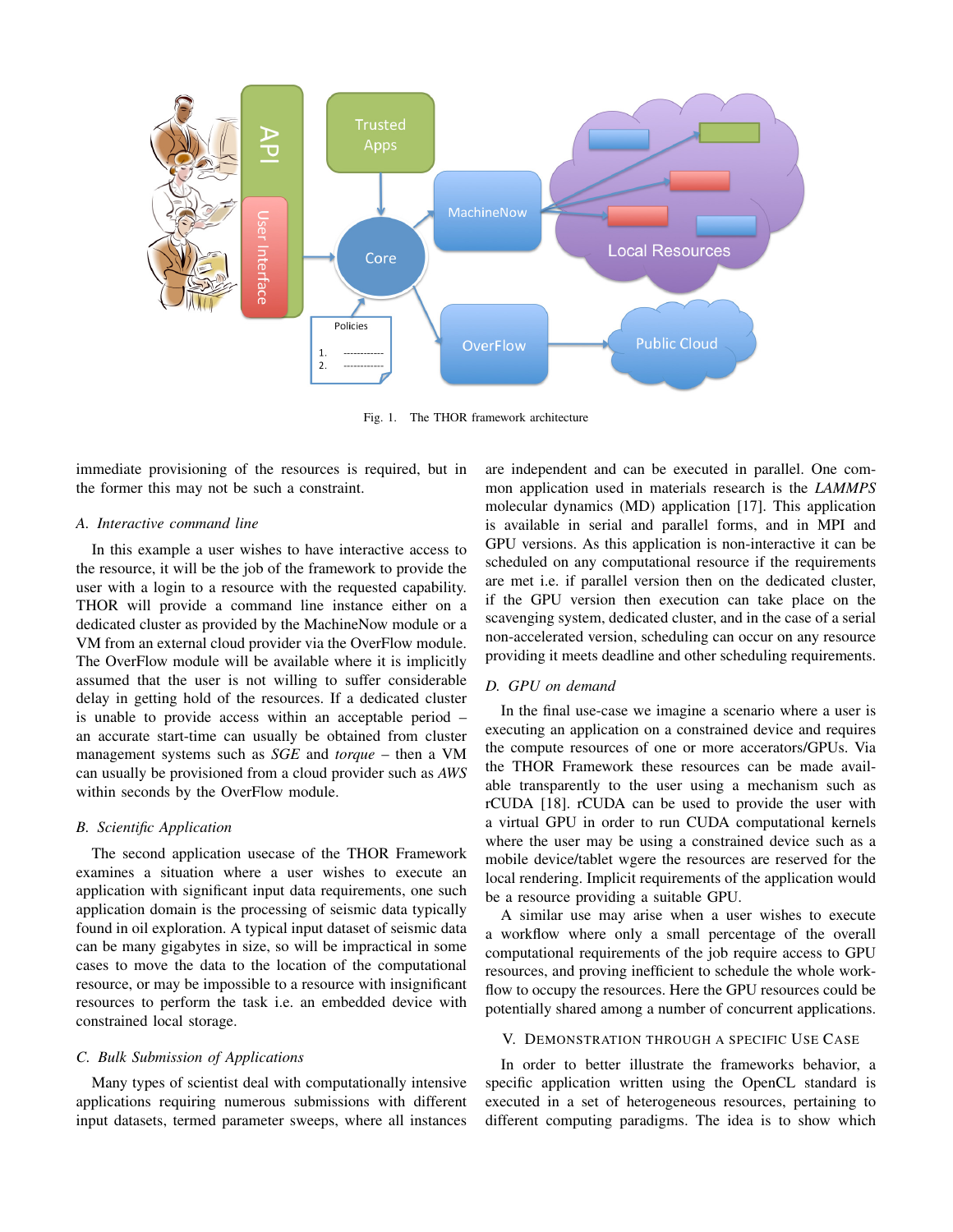TABLE I LOCAL INFRASTRUCTURE COMPONENTS SPECIFICATION

| Component   | <b>GPU</b> Type   | <b>CUDA</b> Cores | Memory | Bus Width |
|-------------|-------------------|-------------------|--------|-----------|
| TESLA S1050 | GT <sub>200</sub> | 240               | 4096MB | 512bit    |
| GTX 470     | GF100             | 448               | 1280MB | 320 bit   |
| 9800 GTX    | G92               | 112               | 512MB  | 256bit    |

TABLE II CHARACTERISTICS OF THE DIFFERENT AMAZON EC2 MACHINE TYPES

| Machine Type                 | Cores | C.U.                        | Memory            | Platform | Cost(S/hr) |  |  |  |
|------------------------------|-------|-----------------------------|-------------------|----------|------------|--|--|--|
| Standard On-Demand Instances |       |                             |                   |          |            |  |  |  |
| Small (Default)              |       |                             | $1.7$ GB          | 32bit    | 0.085      |  |  |  |
| Large                        | 2     | $\mathcal{D}_{\mathcal{L}}$ | 7.5GB             | 64bit    | 0.34       |  |  |  |
| Extra Large                  | 4     | $\mathcal{D}_{\mathcal{L}}$ | 15GB              | 64bit    | 0.68       |  |  |  |
| High CPU On-Demand Instances |       |                             |                   |          |            |  |  |  |
| Medium                       | 2     | 2.5                         | 1.7 <sub>GB</sub> | 32bit    | 0.17       |  |  |  |
| Extra Large                  | 8     | 2.5                         | 7GB               | 64bit    | 0.68       |  |  |  |

provisioning and scheduling decisions THOR would take according to performance and throughput metrics.

Let AESEncryptDecrypt, which comes with the OpenCL implementation from  $ATI<sup>2</sup>$ , be registered in the TrustedApps module. AESEncryptDecrypt accepts an 512*x*512 pixel image as input and produces an encrypted one using the AES encryption algorithm after a given number of steps.

### *A. Infrastructure*

As the proof of concept for the THOR framework a reduced local infrastructure consisting of two types of resources was tested: a dedicated cluster of NVIDIA Tesla S1070 nodes with Sun Grid Engine scheduler, and a group of desktop computers with different generations of graphics accelerators, namely NVIDIA GeForce 9800 GTX and Fermi based NVIDIA GeForce GTX 470 cards, as detailed in Table I. Being impossible to integrate the desktop computers in a cluster due to local policies, collaborative computing was chosen for harnessing them so BOINC clients were installed. These local resources are accessed by the core via the MachineNow module with the required plugins. On the other hand, the OverFlow module provides access to the Amazon EC2 public cloud.

The Amazon EC2 public cloud provides users a large quantity of machine images that can be booted in a number of different instance types. These types have different characteristics such as number of cores, memory and storage, as detailed in Table II. As it is a public cloud, resources are provided for a fee and depending on the infrastructure location, the price paid for an instance per hour is different. Table II shows the cost for the USA region, which was the one utilized in this demonstration. The *CU* field in the table corresponds to EC2 Compute Units per core, a unit being equivalent to a 1.0-1.2 GHz 2007 AMD Opteron or 2007 Intel Xeon processor. While only certain EC2 types are suitable for multi-node parallel MPI class of workloads (the *Cluster Compute Instance*, not

shown in Table II), others are adequate for low-core count shared memory applications and particularly suitable for bulk submission of serial applications [19].

As it can be seen, the infrastructure accessed by the framework comprises a set of heterogeneous resources. These resources correspond to complete different computing paradigms, offering many possibilities that will be shown next.

## *B. Behaviour*

In this example, the user requests the execution of the AESEncryptDecrypt application via the UI or the API for 500, 1000 and 1500 steps. The core retrieves all related information from the TrustedApps module such the minimum requirements which are required by the application and an estimation of execution time for each available resource type. This estimation can be calculated with a regression taking previous execution times as shown in Figure 2, where times for the Amazon EC2 *Small* instance do not appear because of being out of boundaries.

As highlighted from the results, execution in the local resources will be the preferred option by the core, where it will choose the Tesla nodes because as a dedicated resource, execution starts immediately if free slots are available. On the other hand, availability of desktop PCs is unpredictable so job submission to this resource will be prevented in the case where a deadline was specified in the requirements.

Nevertheless, it may occur that a Tesla cluster node is not available due to other calculations in progress, and with deadline specified the OverFlow module will be used to contact the Amazon EC2 public cloud. The module will start a virtual machine with a custom image where the OpenCL library is installed and so CPU cores can be used instead of GPU ones. Virtual machine allocation and boot sequence do not take more than 30 seconds.

Depending on the instance type chosen (Table II), execution times will vary according to the number of cores and core capability. From Figure 2 it is understood that either *XLarge* and *HighCPU XLarge* instances would be chosen by the core for executing the application if an urgent deadline is specified in the requirements.

However, execution time is not the only factor to evaluate when using commercial cloud resources, as usage cost must be also taken into consideration. In order to provide a compromise between execution time and prices from Table II, a metric called Cost per Performance (*C*/*P*), which was explored in [20], is calculated by the core. From values for this metric shown in Figure 3 its clear that the core will choose to start a *HighCPU-Medium* instance for executing the application.

Where the user requires the execution of the application a certain number of times different economics come into play. Throughput can be calculated for each usage hour of Amazon EC2 resources (Figure 4), so the most appropriate instance can be started depending the requirements.

But again, usage costs may be considered when evaluating throughput. For this reason, a Cost per Throughput (*C*/*T*) metric can be used. This metric is similar to *<sup>C</sup>*/*<sup>P</sup>* and its values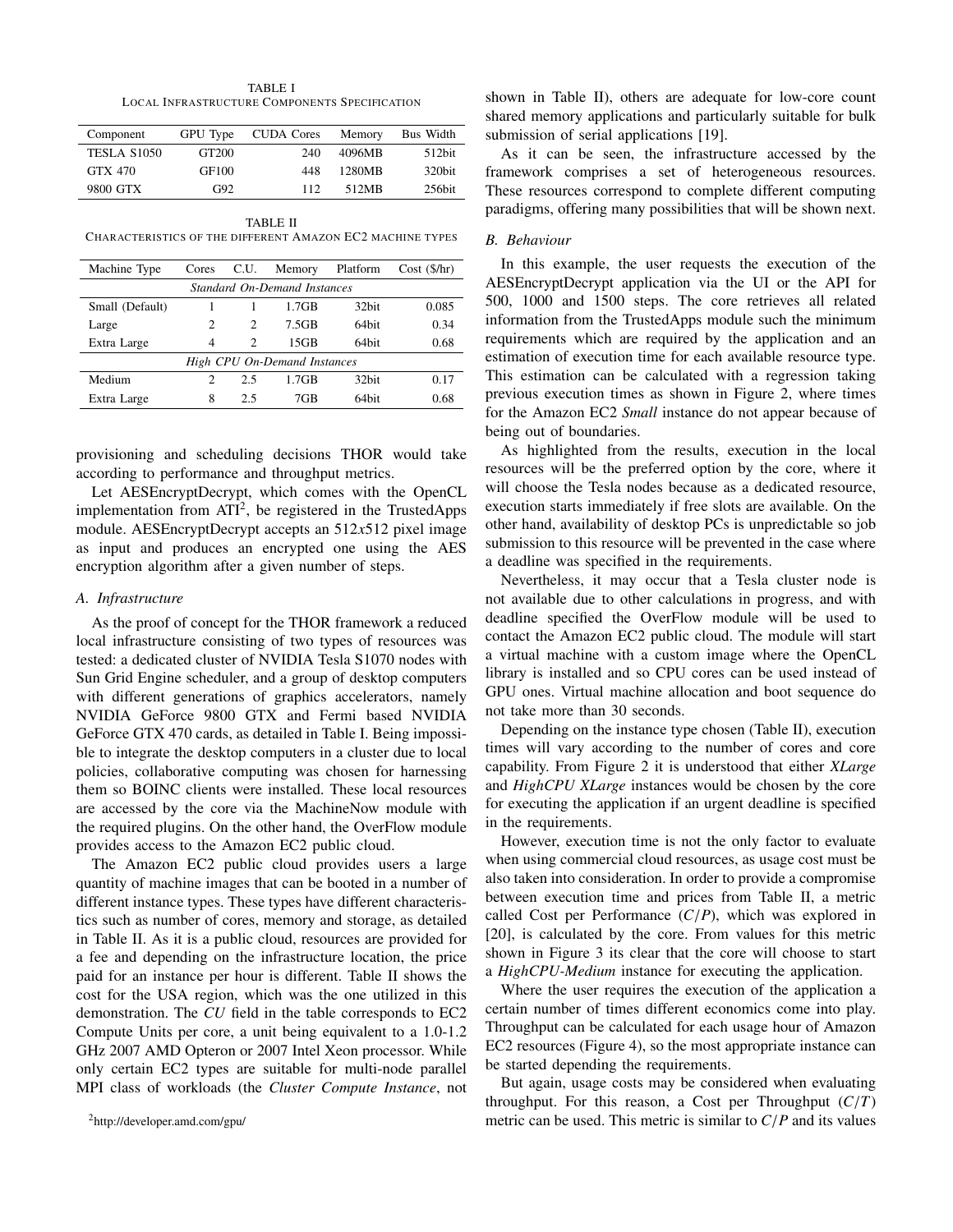

Fig. 2. AESEncryptDecrypt execution times



Fig. 3. Values of the C/P metric for AESEncryptDecrypt



Fig. 4. Throughput (tasks per hour) for AESEncryptDecrypt

for the test case are shown in Figure 5. In this case, the core may choose different machine types depending on the number of executions required.

Not shown in these results are the execution times where only half the virtual cores of the *Extra Large High-CPU* instance (i.e. 4) where utilised by the OpenCL application. In this instance, execution time for the application is approximately 10% more than where all cores are utilised, i.e. scalability with this particular application is curtailed as



Fig. 5. Values of the C/T metric for AESEncryptDecrypt

the core count is increased. Where absolute performance is important the full complement of cores can be utilised, but for bulk submission jobs throughput performance is significantly increased as two jobs can run concurrently on one instance without oversubscribing the available cores. For a one-off application run by a user such in-depth knowledge of the scalability performance would be difficult, but for the commonly used applications of the TrustedApps module, prior benchmarking could be performed and optimal scheduling policies derived for all anticipated scenarios.

Another aspect to take into consideration is that there could be already started instances, so reuse is an option as public clouds such as Amazon EC2 charges for every hour of resource usage, then the core could decide to follow certain policies whether deploy more instances or wait for the existing ones to become available.

### VI. CONCLUSIONS AND FUTURE WORK

In this paper we have outlined a framework for harnessing all heterogeneous computational resources within an organisation, from the dedicated cluster, a local private cloud or a cycle scavenging system consisting of desktops withing an organization and presenting a user with one single access point. Where insufficient local resources are available the required resources can be provisioned from external providers such as a computational grid or commercial public cloud providers.

A sophisticated policy engine will allow users and system administrators to decide where and when the jobs are allocated and allow the consideration of such diverse requirements – for example where energy costs, or the availability of a spot market for compute resources, dictate it may be more efficient, or economical, for an organization to outsource computations. In order to implement the entire framework different queueing and collaborating systems can be integrated in MachineNow, as well as emerging cloud services in OverFlow. However, special efforts must be focused on the core module, specially regarding its policy engine. For this reason, a great number of applications and codes will be tested in order to provide valuable knowledge for the policy database.